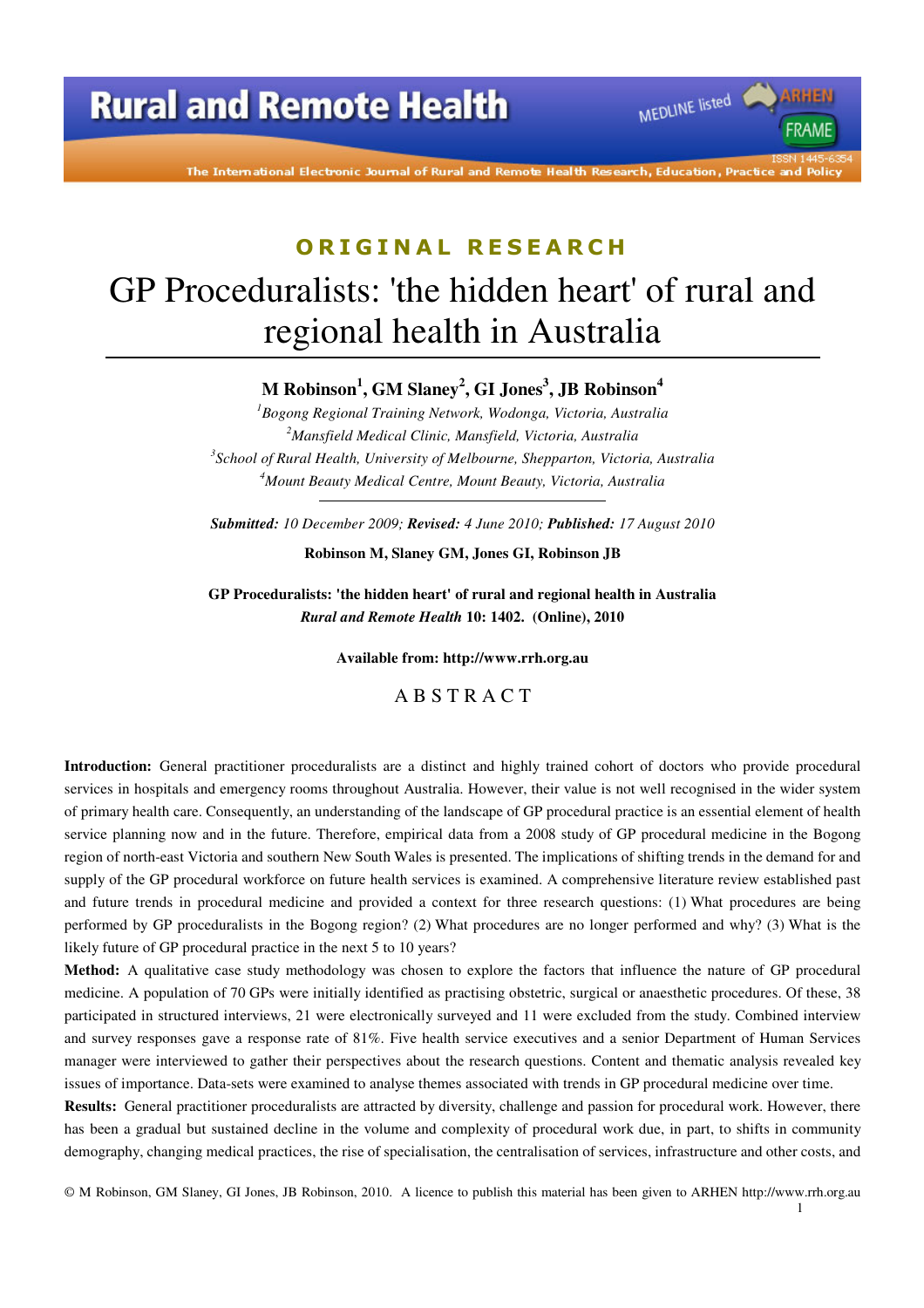

The International Electronic Journal of Rural and Remote Health Research, Education Practice and Policy

fear of litigation. Moreover, an ageing workforce and a shift in the demographic profile of GPs and the pressures of procedural life have contributed to a decline in GP proceduralist numbers. Nevertheless, there remains a substantial demand for GP procedural medicine in rural communities.

**Conclusions:** Rural towns are dependent upon GP proceduralists to ensure the continuing health and sustainability of local communities. However, the existence of a viable and robust workforce of GP proceduralists is at a 'breaking point'. Until GP proceduralists are recognised and counted as a distinct cohort of valued and highly trained medical practitioners they will remain the 'hidden heart' of primary care in rural and regional Australia. An holistic approach must be adopted to attract, train, maintain and recognise the GP proceduralists' unique place in rural health. With the Australian health system under government review, there are opportunities to revitalise GP procedural practice as a long term, viable and challenging career choice and ensure ongoing support for rural in-patient and emergency department services.

**Key words:** Australia, general practitioner, GP proceduralist, recruitment, retention, succession planning, training rural health workforce.

### Introduction

General practitioners (GPs) are the cornerstone of primary care and are the first 'port of call' for most Australians seeking medical attention<sup>1-4</sup>. In particular, small rural towns throughout Australia are dependent on the GP and GP proceduralist workforce for procedural and after-hours medical services in their hospital emergency rooms<sup>5</sup>. General practitioner proceduralists, especially, are a highly trained cohort of GPs that have historically provided anaesthetic, obstetric, surgical and other routine and emergency procedural interventions for patients in local communities $6-7$ .

However, the GP proceduralist landscape has changed substantially over time. Until the 1950s most GPs delivered babies and, until approximately 30 years ago, many performed a range of surgical procedures in hospitals throughout the country<sup>6</sup>. Equipment costs, indemnity issues and the lack of opportunity to maintain procedural skills $^{8}$ , together with new technologies, research in pharmaceuticals and an expanding knowledge-base has seen the growth of diverse medical specialist disciplines, which has displaced many GPs from procedural work in anaesthetics, obstetrics and surgery $9-10$ .

In rural Australia, GP:population ratios are poor<sup>2</sup> and a large percentage of the workforce is approaching retirement<sup>11</sup>, particularly in rural locations<sup>12</sup>. Overseas trained doctors comprise a considerable percentage of the rural GP workforce<sup>13-14</sup> and women are entering the medical profession<sup>15</sup> in ever increasing numbers<sup>16</sup>. Although the medical student intake will increase by over 80% between 2005 and  $2012^{17}$  it is unlikely to meet the demand for doctors due to changing population demographics and community expectations<sup>18</sup>, together with doctors' preference for part-time work and a reduction in the total number of hours worked per week $^{11,19}$ .

Many Victorian and New South Wales regional towns have identified sustainable business, environmental and cultural opportunities for social and economic development that continue to influence the composition and characteristics of their population centres<sup>20</sup>. Government policy initiatives direct the level, type and conditions of available funding for health services $2^1$ . These factors, interalia, influence the demand for and supply of medical services, infrastructure and facilities. Importantly, they exert pressure on the extent and type of GP procedural practice in any given community.

#### *Objective*

It is against this background that the Bogong Regional Training Network commissioned a needs analysis of GP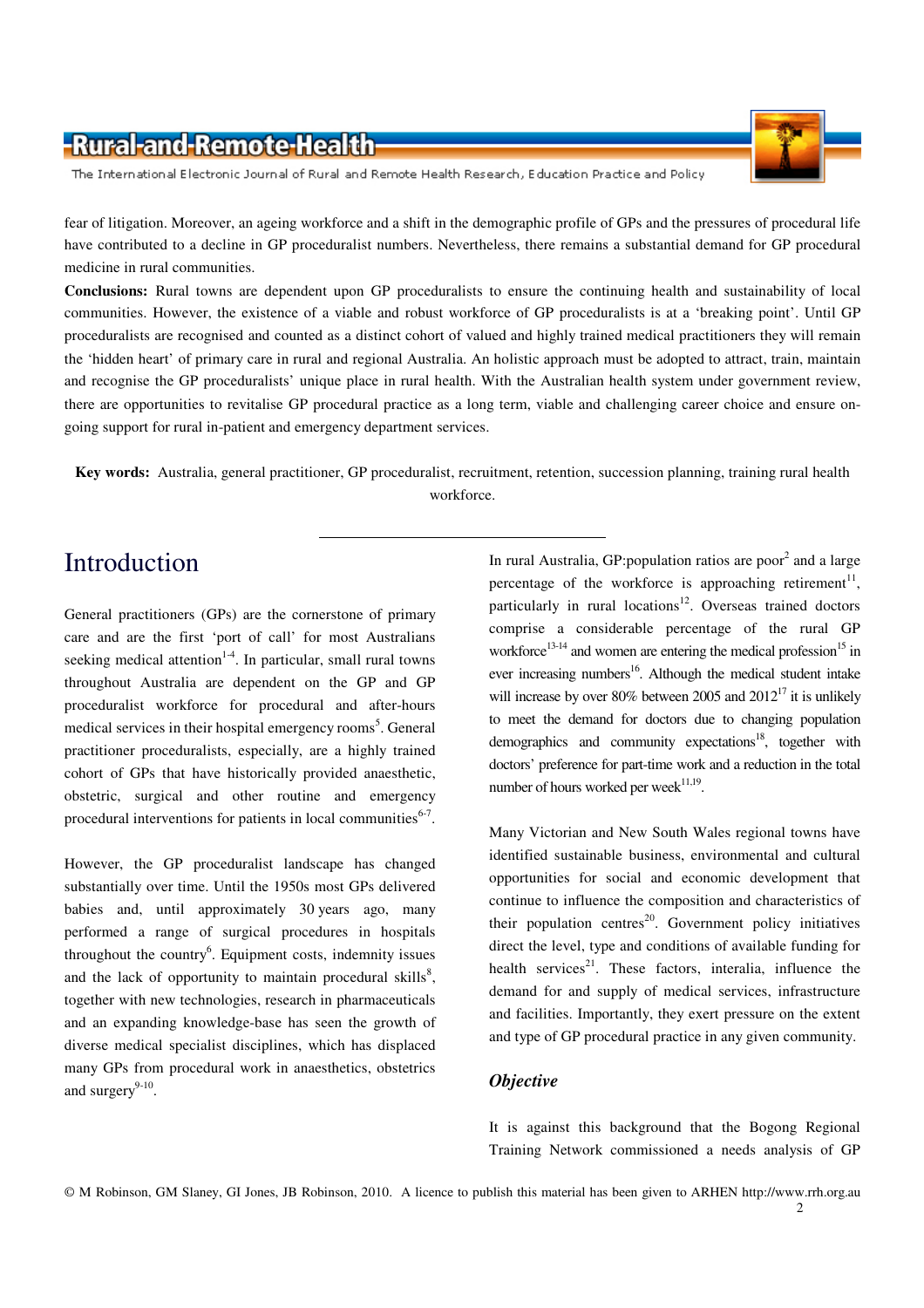The International Electronic Journal of Rural and Remote Health Research, Education Practice and Policy

procedural medicine in the Bogong region of north-east Victoria. Bogong Regional Training Network is a Commonwealth funded training provider that offers a range of postgraduate training for GPs and registrars in, or entering, general practice in Australia. The region consists of three Divisions of General Practice (Border, NE Victoria and Goulburn Valley) and includes the major regional towns of Albury/Wodonga, Wangaratta and Shepparton. The purpose of the research was threefold, to:

- 1. Take stock of the extent, type and frequency of procedural medicine undertaken in the region particularly in anaesthetics, obstetrics and surgery.
- 2. Estimate the likely demand for and supply of the GP proceduralist workforce in the future.
- 3. Develop evidence about potential training opportunities in procedural medicine to enable procedurally trained doctors to remain in the Bogong region.

There is much demographic data about the composition of rural communities and extensive information about the number and composition of GP practices but little or no qualitative or quantitative data to build a comprehensive picture of the current and likely future of GP procedural practice. Consequently, a research framework was developed and three research questions posed:

- 1. What procedures are currently being performed by proceduralist GPs in local rural hospitals and health services in the Bogong region?
- 2. What procedures are no longer performed in the region and why?
- 3. What is the likely future of GP procedural practice in the next 5-10 years?

#### *Defining GP procedural medicine*

The literature provides many useful, but competing definitions of general practice and procedural medicine<sup>22-24</sup>. Dunbabin's 2002 study of GP proceduralists distinguishes between GPs who perform minor procedures and those who perform more advanced

procedural work in anaesthetics, obstetrics and surgery. Dunbabin's definition was used in this research<sup>25</sup>:

*Procedural GPs were defined as GPs doing one or more of the following advanced skills: obstetrics (including normal deliveries, procedural intervention and operative obstetrics), anaesthetics (including general, neurolept, major regional, epidural and spinal anaesthetics) and surgery (defined as a surgical procedure requiring more than a basic infiltration of local anaesthetic).* 

# Method

A qualitative case study research methodology was chosen as the most appropriate means to explore the world of the GP proceduralist and the factors that influence the future of GP proceduralist medicine. A research team consisting of the Bogong CEO and three members of the board oversaw the research process. An independent research officer was employed to manage the project and conduct a literature review of trends in procedural medicine.

Population data, based on Department of Human Services (DHS) drawn geographical boundaries were used to create a socioeconomic snapshot of communities in the catchment. Population demography, epidemiological and medical workforce projection data were analysed to identify trends in the composition and health needs of rural communities in the future.

A population of 70 GPs located in 26 practices in 14 towns was initially identified as practising obstetric, surgical or anaesthetic procedures. Eleven individuals were excluded from the study because they were on leave  $(n = 3)$ , unwilling to participate  $(n = 4)$  or did not fit Dunbabin's definition  $(n = 4)$ . Of the remaining 59 GPs, structured interviews were conducted with 38 respondents in 13 towns in the region during March and April 2008.

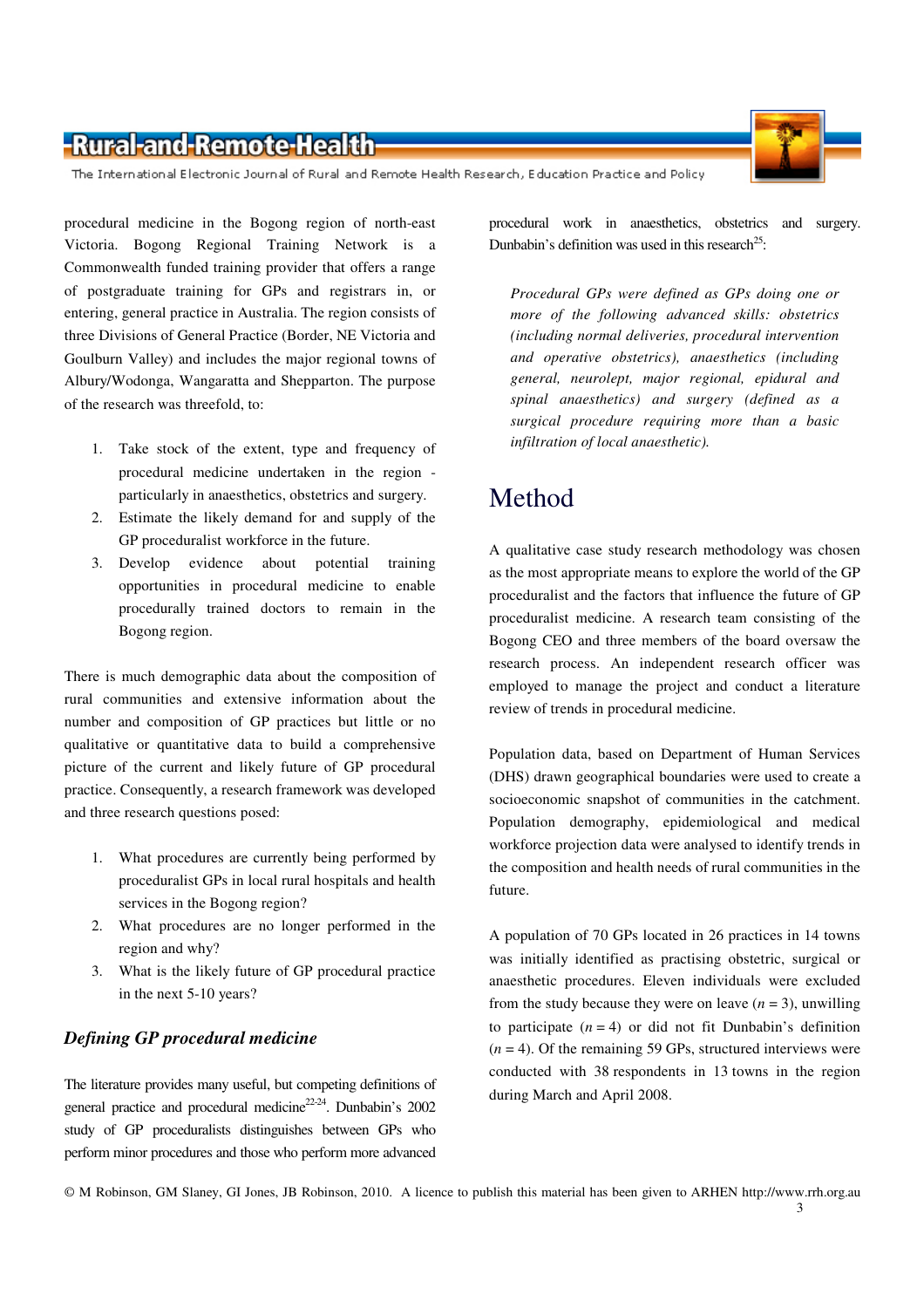

The International Electronic Journal of Rural and Remote Health Research, Education Practice and Policy

Four focusing questions were asked at each interview. For each open-ended question, nested questions were included and prompts developed to guide the discussion and ensure that interviewers covered the same material. Interviewees completed a brief demographic profile about themselves. Each discussion lasted approximately 1 hour and was facilitated by a member of the research team and the research officer. All interviews were audiotaped and transcribed.

Of an additional 21 GP proceduralists who were not interviewed, 10 returned useable responses to a survey instrument. The questionnaire was developed by the research team and drew on two important earlier studies<sup>25-26</sup> The survey added a quantitative dimension to the research methodology and provided a supplementary source of evidence that offered an opportunity to explore specific issues and test the consistency of the views expressed by interviewees. When interview and survey responses were combined, the response rate was 81%.

In May and June 2008, interviews were conducted with a senior DHS representative and five health service CEOs to gather data about directions in healthcare services and obtain their perspectives about the future of GP procedural practice.

Twenty-one hours of recorded data were transcribed into 20 documents, each signifying a discussion event. Content and thematic analysis identified key issues and explored elements of interest. Data sets were analysed to examine specific themes associated with trends in GP procedural practice over time.

# Results

The research revealed five interrelated findings:

- 1. GP proceduralists are attracted to rural general practice by a passion for and the challenges of procedural medicine, combined with a rural lifestyle and a desire for holistic patient care.
- 2. Over several decades there has been a gradual decline in the volume and complexity of procedural work due in part to new technologies, centralisation of services, funding constraints, stringent

credentialing requirements and shortages of ancillary medical and nursing staff.

- 3. Nevertheless, there remains a substantial demand for GP procedural work in rural communities in the Bogong catchment.
- 4. However, the GP proceduralist workforce is in decline as GPs age and cease procedural practice.
- 5. Finally, GP proceduralists are essential to the primary healthcare system yet they are not recognised as a specific cohort of highly trained medical practitioners. They have become the 'hidden heart' of the health system in rural and regional Australia.

#### *A passion for rural procedural practice*

Lifestyle, cultural 'fit', spouse employment, secondary schooling options and a sense of belonging were important factors that attracted GPs to rural general practice. Positive early experiences of country practice and rural lifestyle were key elements that affected respondents' choice of location. Several GPs had grown up in or worked as registrars or junior doctors in rural environments and this influenced their decisions to locate in rural general practice.

However, it is the great diversity and challenge of general and procedural medicine that both attracts GP proceduralists to rural practice and keeps them there. Respondents reported that the variety of procedural work in a rural environment combined with the opportunity to interact with and learn from other medical practitioners in a hospital setting is both demanding and stimulating. Procedural medicine is not 'just a job'. They are passionate about their work and want to 'make a difference', even though they consider they are often overworked, sometimes undervalued and have pursued what some of their colleagues regard as one of the least attractive career options for medical professionals. The following comment was typical:

*…the main reason I came to this town was because I could do obstetrics; … it's why I came here; it's why I didn't do general practice in the city. I came to practise medicine. It's really enjoyable.*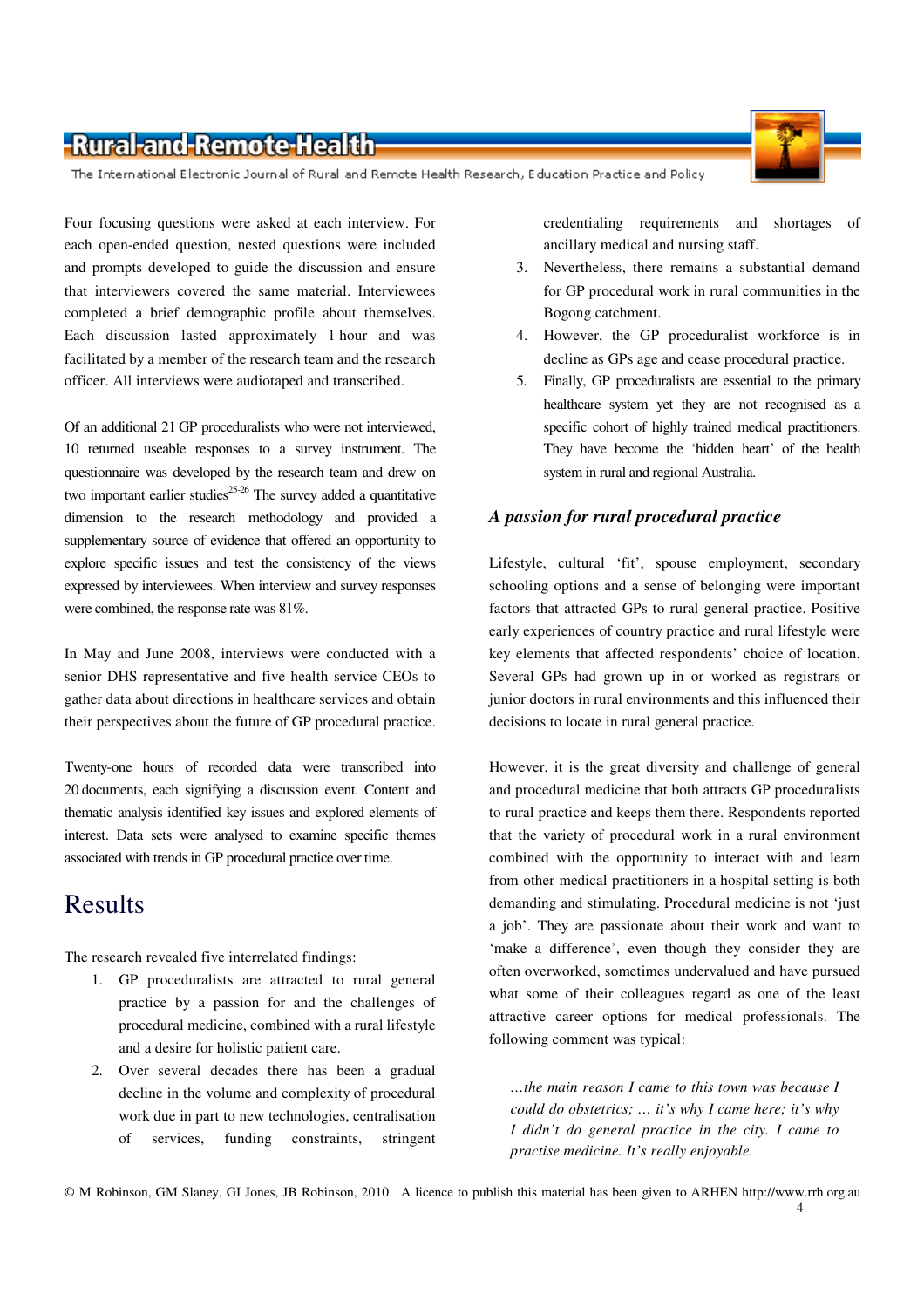

The International Electronic Journal of Rural and Remote Health Research, Education Practice and Policy

| <b>Characteristic</b> | <b>Doctors</b><br>$n(\%)$ |                   |  |  |  |
|-----------------------|---------------------------|-------------------|--|--|--|
|                       | Interviewed/surveyed      | <b>Responding</b> |  |  |  |
| Interview             | 38 (57.6)                 | 38 (57.6)         |  |  |  |
| Survey                | 21(31.8)                  | 10(15.2)          |  |  |  |
| Did not participate   | 7(10.6)                   |                   |  |  |  |
| Missing data          |                           | 11(16.7)          |  |  |  |
| Total                 | 66(100.0)                 | 59 (81.4)         |  |  |  |

|  |  |  |  | Table 1: Response to surveys according to characteristic |
|--|--|--|--|----------------------------------------------------------|
|--|--|--|--|----------------------------------------------------------|

#### *The changing landscape of procedural practice*

In the last 20 years in the Bogong region there has been a gradual but sustained decline in procedural work. Respondents reported that they formerly provided a full range of obstetric and anaesthetic services and undertook various surgical procedures including tonsillectomies, appendicectomies, hysterectomies, removing gall bladders and repairing hernias. That work has narrowed considerably as the following results reveal.

**Obstetrics:** General practitioner obstetricians, the largest group of GP proceduralists in the Bogong catchment, are located in 10 of the 14 towns identified in the study. Most perform low risk deliveries and only four towns have GP proceduralists performing Caesarean sections.

There is no single model of obstetric care and each town operates at different levels of sustainability. In the last decade, at least 6 towns in the Bogong region have closed their birthing services<sup>5,27</sup>. As a result, GPs offer shared care in obstetrics but women travel to larger centres to deliver their babies. Respondents cited funding pressures, centralisation of services, insufficient volume of deliveries, shortages of nursing staff, fear of litigation and 'burn out' as causes of the loss of services.

As a consequence of obstetrics unit closures, a small number of GP obstetricians travel long distances in order to maintain their skills. It is commonplace, and of concern, that some doctors consult all day in their rooms, travel to another town to either deliver a baby or provide an on-call service and then return home at the end of a shift to work a further day in their rooms. One respondent commented:

*I mean it's totally unsafe work practice. You're doing a 24 hour shift which might have you up half the night and then the next day you go to the clinic and do a normal day's work. I don't think anyone takes the day off after their shift.* 

Many towns with GP obstetricians experience onerous workloads because colleagues have relocated or ceased procedural practice. Discussions revealed that many respondents provide on-call emergency services in addition to their obstetrics workload. Several doctors, particularly those in towns with only two GP obstetricians, work a onein-two day roster. They expressed concern about fatigue, loss of quality of life and family time. One respondent noted:

*I'm finding it a bit difficult … because we were doing a one in three on-call for obstetrics which just sort of merged into your other [emergency] on-call and you didn't really notice it. … But now it's one in two it has become much more onerous ….* 

Typically, respondents in this predicament reported not taking more than 2 weeks holiday at one time because of insufficient back up for obstetrics services.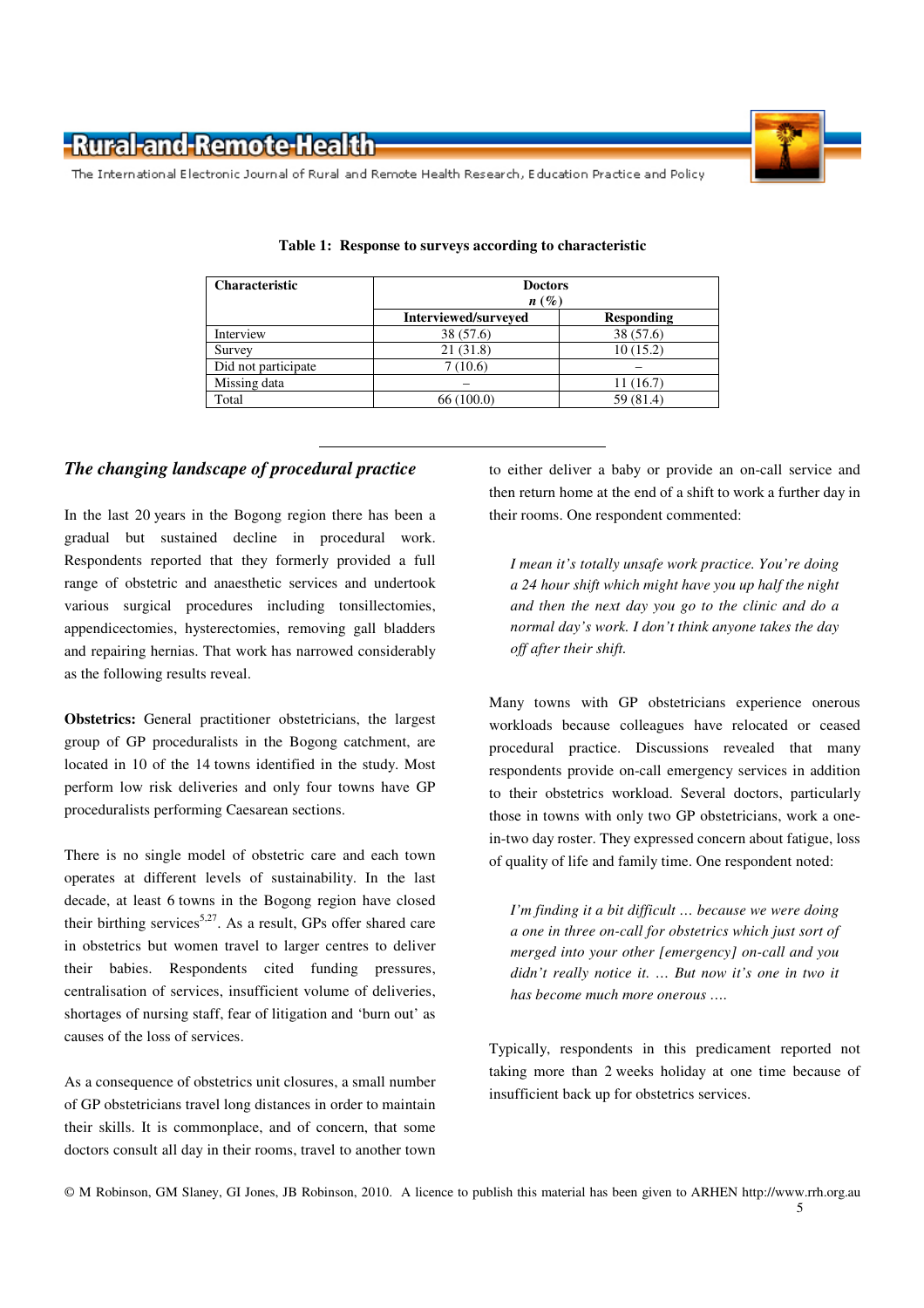

The International Electronic Journal of Rural and Remote Health Research, Education Practice and Policy

**Anaesthetics:** General practitioner anaesthetists, the second largest group of GP proceduralists, are located in 9 of the 14 towns identified in the study. They provide a range of general, regional and sedation anaesthetics to surgical and obstetrics patients. While some were clearly satisfied with the volume of work, others were not. Some GP anaesthetists, like their obstetrician colleagues, travel to other towns in order to gain sufficient procedural work to remain credentialed. In one town, respondents commented that the anaesthetic workload had steadily decreased in volume and complexity over the past 20 years. They reported that a weekly gynaecology list had become one list a month due to the retirement of a surgeon. Previously, they had a full complement of visiting specialists who provided general surgery, orthopaedic and endoscopy services. Currently, endoscopy is the only type of work that has increased and respondents were frustrated by the decline in elective surgery because it impacts on their ability to maintain skills.

*Speaking as one of the anaesthetic doctors, it's a great source of frustration because we could be doing a lot more elective surgery than we are, and therefore anaesthetics. The struggle for us is to keep up our skills and the only way to do that is to do more elective lists.* 

Elsewhere, surgical lists were severely curtailed when a visiting surgeon left and neither the hospital nor the replacement surgeon had the appropriate equipment to continue offering the service. Respondents argued that if they had insufficient lists to retain the surgeon, a GP anaesthetist would consider relocating in order to maintain an anaesthetic workload. This would result in a negative flow-on effect as the remaining GP proceduralists' general consultation and after-hours emergency services workload increased. They were further concerned that such losses may affect their ability to maintain the current range of obstetric and emergency services, therefore impacting negatively on the extent to which trauma patients could be treated locally.

Surgery: General practitioner surgeons comprise the smallest group of GP proceduralists in the Bogong catchment. Indeed, the largest shift in procedural work has been the steady decline in GP surgeons and a substantial narrowing of the scope of surgery performed. Although 14 respondents performed surgical procedures, most reported doing only minor interventions compared with the types of surgical procedures they performed in the past. Only one GP surgeon appeared to have a substantial surgical workload, much of which was endoscopy.

Respondents commented that one regional hospital was known as a 'GP hospital' because GPs did most of the obstetrics, surgery, anaesthetics, paediatrics and emergency department work. Today, however, respondents noted that specialisation has forced them out of hospital practice and while they have admitting rights for palliative care patients, they are no longer accredited for paediatrics, surgery or general internal medicine. Although that town retained its GP obstetric workforce, this study found only one GP anaesthetist and no GP general surgeons were still practising.

This was not an isolated example of the demise of GP surgeons. Many smaller hospitals have lost locally available and experienced GP surgeons due to retirement, fear of litigation, 'burn out' or the withdrawal of GP privileging rights. In one town, GPs commented that 15 years previously they had thriving monthly orthopaedic and gynaecological surgery lists, with a waiting list for 'scopes' and 'lumps and bumps' (endoscopy and removal of lumps). Now they have one list every quarter of the year.

In addition, the complexity of procedural work in smaller hospitals is limited by the type of available infrastructure. Services are constrained because hospitals are no longer funded to maintain operating theatres to the same level of operational efficiency as larger hospitals with a greater volume of regular work. As one CEO commented:

*We don't allow, even specialists who do procedures in our theatres to undertake … things like opening abdominal cavities for instance - because we have no air conditioning that would sustain those sorts of procedures.*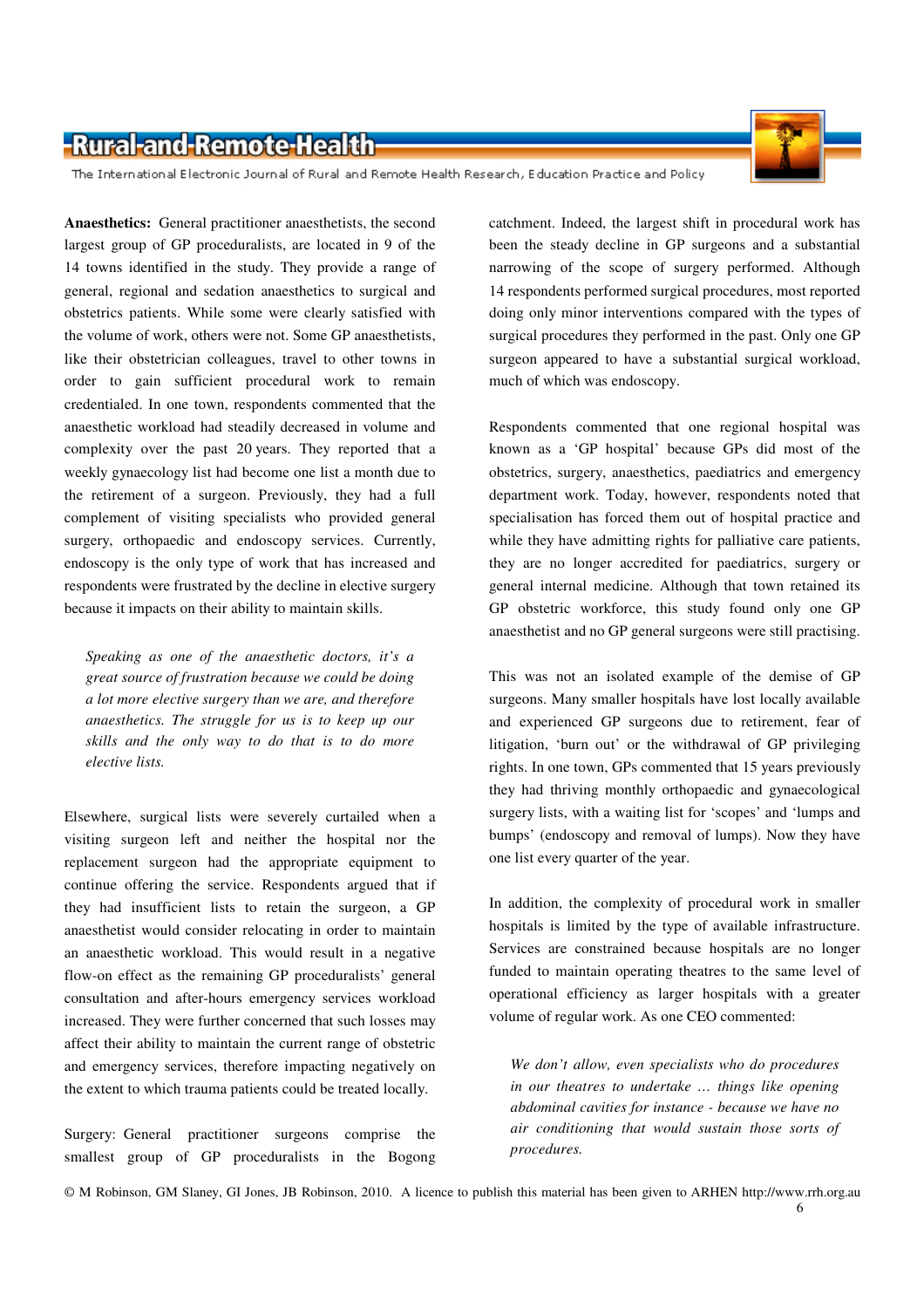The International Electronic Journal of Rural and Remote Health Research, Education Practice and Policy

Although hospital CEOs were supportive of their GP proceduralists and committed to retaining visiting specialists, the future of those services is not secure. Indeed, respondents in 3 towns did not consider the number of visiting specialists adequate for the current workload and believed that more could be done to maintain and increase elective surgery lists. They were keen for government to provide further funding for surgical services and, importantly, for the necessary equipment to support those services.

Centralisation of services has created economies of scale for larger hospitals but many small hospital facilities have been downgraded or closed. Between 1983 and 2005 in Victoria, 72%  $(n = 82)$  of small rural obstetrics units were disbanded<sup>28</sup>. According to respondents, and consistent with the literature, government funding priorities and limits on financial support for hospital facilities, infrastructure and elective work has negatively impacted on the range of services hospitals provide. Many hospitals in the region are struggling financially and have rationalised services by replacing acute beds with nursing home beds. Some hospitals have moved minor procedures from hospital theatres to GPs' rooms, and reduced the volume and frequency of elective work.

'Pashen et al<sup>29</sup> suggested that the trend from generalism to specialisation arose when the specialty colleges emerged in the 1940s. They argued that new technologies and pressure from the colleges to move GPs out of the hospital setting and into community practices resulted in a decline in the scope of GP practice and correspondingly, a 'loss of status and morale'. They also observed that the decline in procedural practice was less pronounced in rural areas because of community needs and because of the expertise and interests of the GPs themselves. However, they noted that 'While the health sector landscape has changed both nationally and internationally, the needs of rural and remote communities for basic care have not'. The present research supports that contention.

#### *Demand for general practitioner procedural services*

Since the introduction of Australia's Medicare in 1984, there has been a continuing increase in the average number of medical services provided to individuals<sup>30</sup> and sustained growth in the number, type and frequency of medical procedures being performed<sup>31</sup>. For example, GPs performed an average of 15 procedures per 100 patients in the period 2006–2007 compared with 12 procedures per 100 patients in 1998–1999<sup>3</sup>. In addition, demand for healthcare services is driven interalia, by changes in population demographics, the cost of health care, and the socioeconomic and educational status and expectations of communities $^{32}$ .

Growth in general and procedural practice has particular implications for the workload of GP proceduralists in the Bogong region. Of the 1.4 million individuals who live in rural and regional Victoria<sup>33</sup>, approximately  $22\%$  reside in the Bogong catchment; between 2003 and 2007 the population of the region increased at an average of 2.5% per annum34-35. This is above the Victorian regional average of 0.8% per year<sup>33</sup>, although growth is uneven<sup>35</sup>.

Each town has different requirements for medical services depending on their unique circumstances and characteristics. Some towns with ageing populations are experiencing little growth. In these towns, respondents reported an increase in demand for endoscopy and diagnostic, and chronic health related procedures. In contrast, another town is enjoying a 4% growth per annum in permanent residents across all age groups<sup>36</sup>. The hospital CEO reported an increase in the need for both birthing and aged care services. Similarly, respondents and the CEO of another medium sized rural community anticipated 200 babies being delivered per year and believed that anaesthetic lists will expand as visiting surgeons continue to do 'interesting and varied work' in the hospital.

Other communities in the Bogong catchment have developed a strong visitor focus with eco and adventure tourism swelling local populations throughout the year. While the

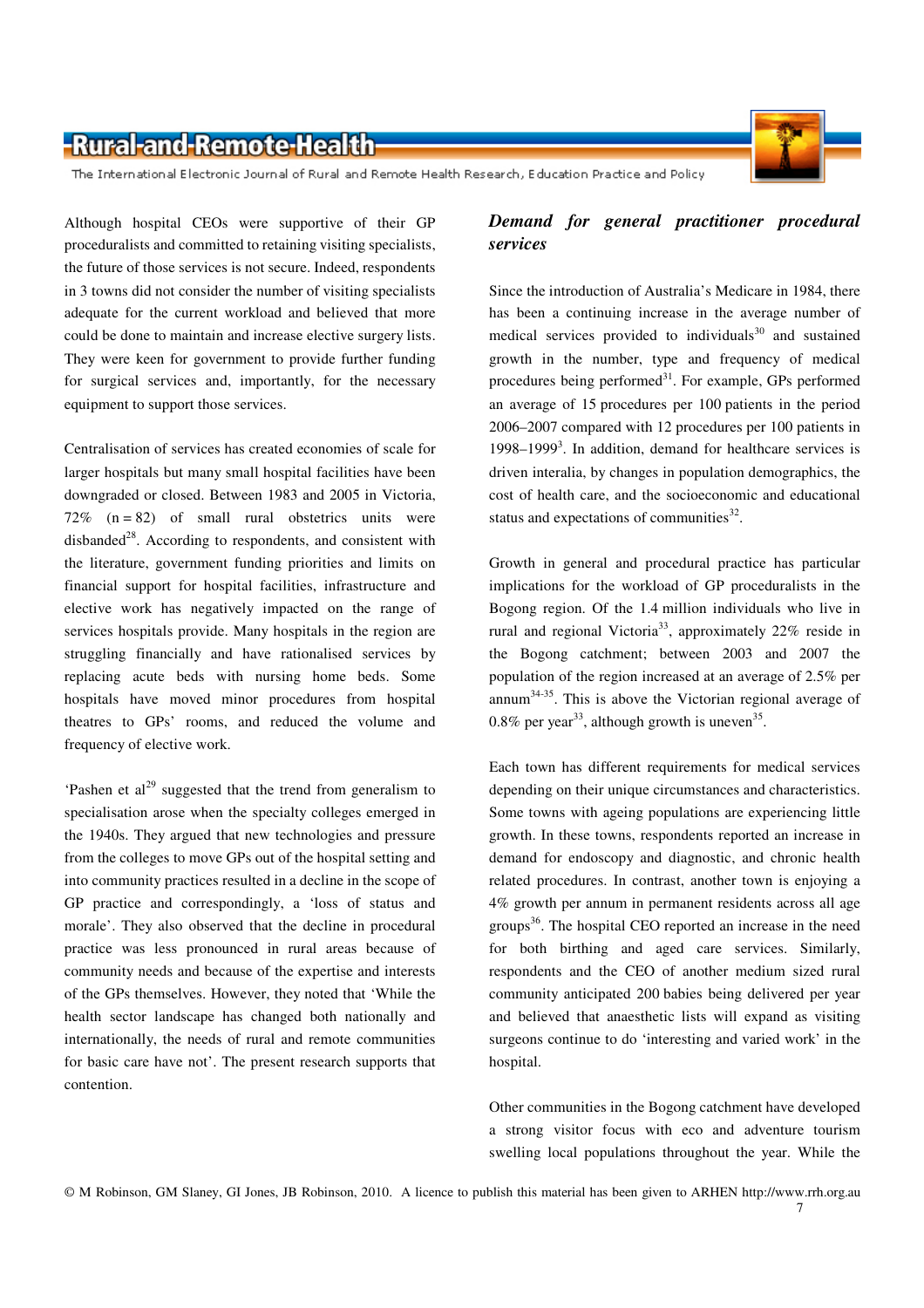The International Electronic Journal of Rural and Remote Health Research, Education Practice and Policy

Alpine regions are popular ski resorts that rely on GPs and GP proceduralists for on-call emergency trauma in the winter months, one hospital CEO reported an 'exponential increase' in emergency trauma because the region promotes mountain, dirt bike and four wheel drive sports in the summer.

There is no doubt that town and community profiles will continue to change as a result of socioeconomic imperatives. The type, extent and volume of demand for procedural services will also vary over time. Nevertheless, the present research demonstrated a substantial and undeniable demand for GP procedural services throughout the Bogong region into the future.

#### *The decline in the GP proceduralist workforce*

The shortages of GPs and GP proceduralists are well documented<sup>23,37-39</sup>, particularly in rural areas<sup>40,41</sup>. Despite the National Health Workforce Strategic Framework's measures to achieve a self-sufficient workforce supply<sup>42</sup> and the establishment of decentralised training providers, the introduction of the rural pathway for GP registrar training, increases in training places and the creation of undergraduate rural clinical schools, there still remains a substantial shortfall in the supply of GPs in regional and remote Australia<sup>19,43</sup>.

Respondents noted that GP proceduralists have been displaced by a rise in specialisation, more stringent credentialing requirements, conflicts about remuneration arising from the visiting medical officer negotiation process, onerous on-call arrangements and workload stress. Indeed, GP proceduralist numbers are likely to continue to fall at an alarming rate as GPs cease procedural work, leave the district or retire. Disturbingly, over 50% of respondents reported that they intend ceasing procedural practice within 5 years but only 10% of all respondents had a succession plan. In addition, younger GP proceduralists, particularly females, are working substantially fewer hours than their older colleagues (Table 2).

Analysis of discussion data revealed that the onerous nature of on-call and emergency work, and a lack of critical mass of available doctors is a significant disincentive to continuing procedural work in many small communities. Younger GP proceduralists want sufficient exposure to procedural work to maintain their skills. If procedural work ceased or substantially declined, several respondents indicated their intention to relocate. The following comment is typical: 'If I can't do obstetrics, I can't see any point being here'.

#### *Recognising the general practitioner proceduralist*

Notwithstanding the changes to procedural practice over the last 20 years and the gradual decline in the GP proceduralist workforce, most respondents believed they were appreciated and valued by their communities and colleagues. However, they expressed disquiet about the extent to which they were recognised by the wider health system. Indeed, little comprehensive research about the identity, location or work of GP proceduralists was found in the present research. The Australian Medical Workforce Advisory committee in its report on the anaesthetic workforce in Australia<sup>44</sup> was unable to include GP anaesthetists in its research because of: 'A lack of adequate data on non-specialist anaesthetists and general practitioners'.

Furthermore, GP Divisions do not differentiate between GPs and GP proceduralists and so have little information specific to GP proceduralist demographics or practice. Moreover, the Rural Health Workforce National Minimum Data set 2009 report is unable to accurately document the number of GP proceduralists in rural and remote locations<sup>12</sup>. Without such recognition, the loss of GP proceduralists will continue unnoticed, and those who stay will remain under-rated, under-valued and under-resourced. Regrettably there is little awareness or acknowledgement of the far reaching health system consequences if the decline in rural GP proceduralists is not recognised and addressed.

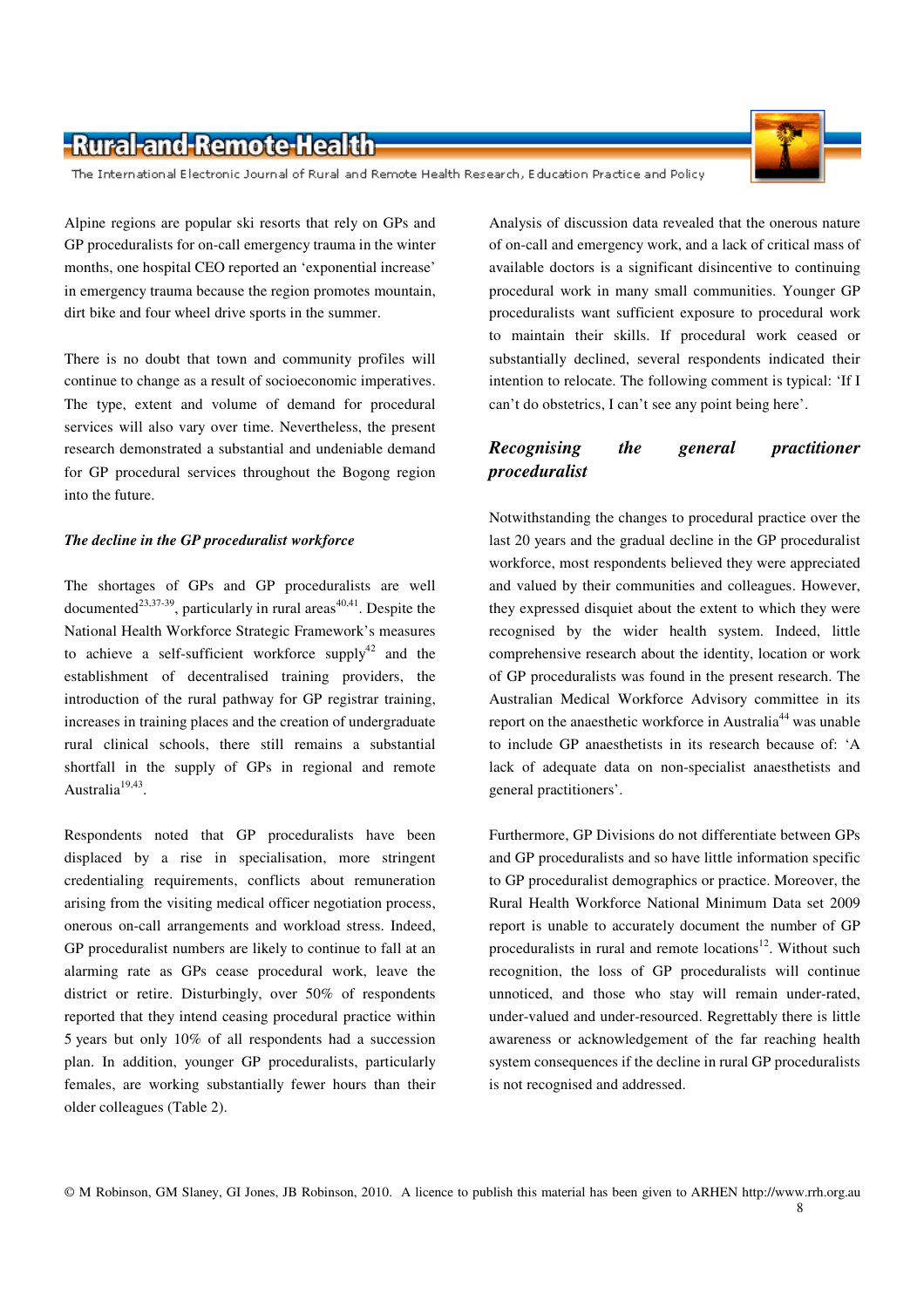

The International Electronic Journal of Rural and Remote Health Research, Education Practice and Policy

| Age              | Average hours | Male |               | Female |               |
|------------------|---------------|------|---------------|--------|---------------|
| ( <b>years</b> ) | per week      |      | Span of hours | n      | Span of hours |
| $\leq 30 - 40$   | 37.40         |      | $36 - 55$     |        | $16 - 50$     |
| $41 - 50$        | 47.64         |      | $40 - 65$     |        | $26 - 50$     |
| $\geq 51$        |               |      | $38 - 70$     |        | –             |

**Table 2: Hours worked per week according to age and sex** 

### Discussion

The ramifications of these trends are clear. The departure of a single GP proceduralist has a flow-on effect on the rest of the system. For example, the loss of a local GP obstetrician or surgeon, including specialists, may reduce the workload of the anaesthetist, leading to the loss of that person to the town. Conversely, the loss of an anaesthetist may narrow the availability of a full range of obstetrics services and cause the GP obstetrician to relocate. In either case, it is likely that the remaining GPs' workloads will increase, possibly to unsustainable levels. At best, this will threaten the continuation of procedural services in the town; at worst it will lead to adverse health outcomes for the remaining GPs or an exodus of GPs who are either unable or unwilling to take on the increased workload. Similarly, the loss of one service due to a lack of equipment, nursing, midwifery staff or hospital infrastructure may have serious unintended consequences for all procedural and GP services in a town.

The existence or not of a highly skilled procedural workforce impacts on the scope of treatment offered in hospital emergency departments. If GP proceduralists' skills decline due to a reduced volume and complexity of work, their confidence in successfully dealing with emergencies or complex situations is likely to wane, resulting in a withdrawal of their services from emergency departments. At best this may cause unnecessary hardship for patients who must travel to larger centres and, at worst, may result in patients' permanent incapacity or loss of life.

The future of GP procedural practice in the Bogong catchment is not only dependent on the continuing demand for procedural services, but also on attracting sufficient numbers of interested new doctors to accommodate natural workforce attrition. It is difficult to attract doctors to towns where the on-call and after-hours workload is burdensome. Without a critical mass of GP proceduralists, emergency departments in many rural communities will struggle to provide adequate trauma management and patients will face transfer to larger regional or metropolitan hospitals. Indeed, if there are fewer GPs available or willing to practise emergency medicine, small hospitals may not have the capacity to offer an emergency department service. This would place greater stresses on larger regional and metropolitan health centres which may be struggling to cope with their own current case loads. This not only shifts the burden of financial costs to larger hospitals but also strains ambulance and transport services and increases the emotional, economic and personal stresses on patients, carers, families and support networks". At best this may cause unnecessary hardship for patients forced to travel to larger centres and at worst, may result in permanent incapacity or loss of patient lives. A decline in GP proceduralists would unquestionably increase the workload for the specialist workforce. This too may be unsustainable in a climate where evidence is emerging that there is a shortage of specialists across most medical disciplines<sup>45</sup>.

Although health services and local and state government departments may have comprehensive strategic plans for the provision of health services in general, there appears to be no cohesive and inclusive strategic focus on the likely demand and on-going need for GP procedural medicine throughout rural and remote towns. The present research has demonstrated that GP proceduralists are central to quality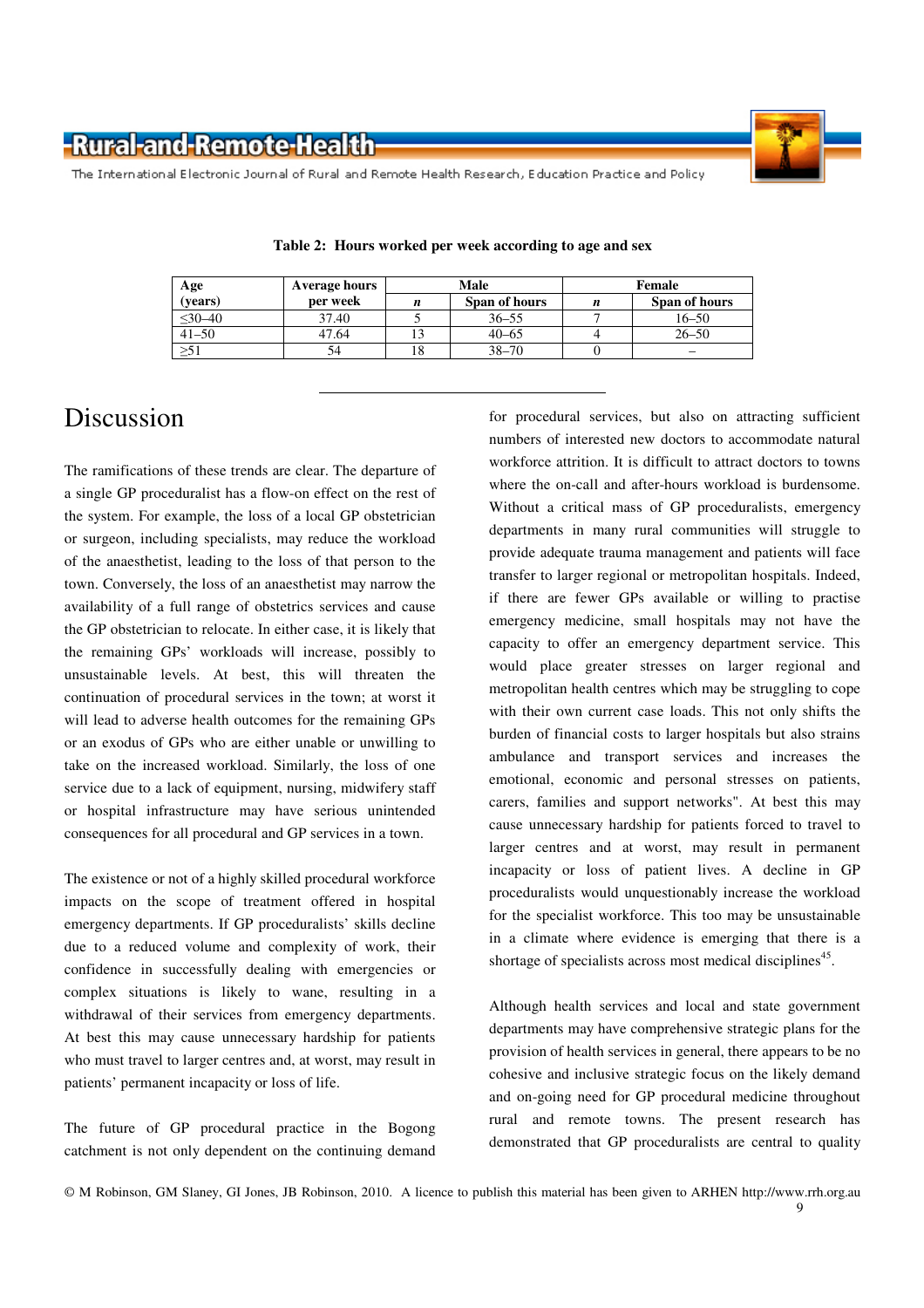The International Electronic Journal of Rural and Remote Health Research, Education Practice and Policy

care and safety of patients in rural communities; however their existence is concealed and their location is somewhat serendipitous. While GPs may choose locations based on judgements about opportunity to practise procedural medicine, coupled with individual preferences for specific rural landscapes, their choices are not necessarily correlated with the current and future planned needs of communities. Thus, some communities struggle to achieve a critical mass of doctors to accommodate patient needs, while others are concerned that too many GP proceduralists will dilute an already shrinking workload.

Finally, if the consequences of the decline in GP proceduralists is of concern to health services and communities in this relatively affluent region where even the smallest towns are in relative proximity to larger regional centres, the implications for health services and patient outcomes in rural and remote areas throughout Australia is perilous. There is no substantive evidence to suggest that sufficient numbers of new graduates are likely to embrace rural general practice to replace exiting GPs, and even less evidence that they are likely to know about or wish to engage in GP procedural medicine in small rural towns. As one GP proceduralist noted, there needs to be a critical mass of GPs with procedural skills being trained and maintained in the wider system of rural general practice in order to *have* a labour force capable of working in more remote locations. If these downward demographic trends continue, and the demand for GP proceduralist services remains static or increases, then it will take a substantial recruitment drive and training effort in each of the procedural disciplines in order to maintain current supply levels.

### Conclusion

Many factors have influenced the nature and direction of GP procedural practice in the Bogong region. It is clear, however, that there has been a gradual but sustained decline in the volume and complexity of procedural work available to GP proceduralists and that it is unlikely that they will ever return to the range of procedural medicine that was practised

in the past. The findings of the present research show that the future of GP procedural medicine and the continuing existence of a viable and robust workforce of GP proceduralists in many towns in the Bogong catchment are at a 'breaking point'. Although the volume of procedural work and the numbers of GP proceduralists have declined, the demand for GP procedural services remains strong and there is potential for a robust and challenging workload for those who wish to enter or continue practising procedural medicine.

General practitioner proceduralists do not exist in isolation from the wider health system configuration. Each plays an integral and critical role in maintaining the efficient and effective operation of the whole health service. As the Australian Federal Government implements widespread reforms of the health system, there are opportunities to build on the strengths of GP procedural practice and work towards overcoming some of the barriers facing those who would remain in or wish to embark on a career in GP procedural medicine. As a first step, GP proceduralists must be counted and acknowledged if they are to remain at the heart of rural and regional health in Australia.

While this research paints a grim picture of the decline in GP procedural practice there is much that can be done to 'turn the tide'. However, tackling any single part of the system needs to be considered according to its relationship to other elements in the system. The future of GP procedural practice is dependent upon first acknowledging the importance of the GP proceduralist and then understanding the totality of the system in order to apply solutions in the context of the overall health service.

### References

1. New South Wales Rural Doctors Network. *NSW rural general practice workforce strategy: What can we do?* Newcastle, NSW: New South Wales Rural Doctors Network, 2007; 2.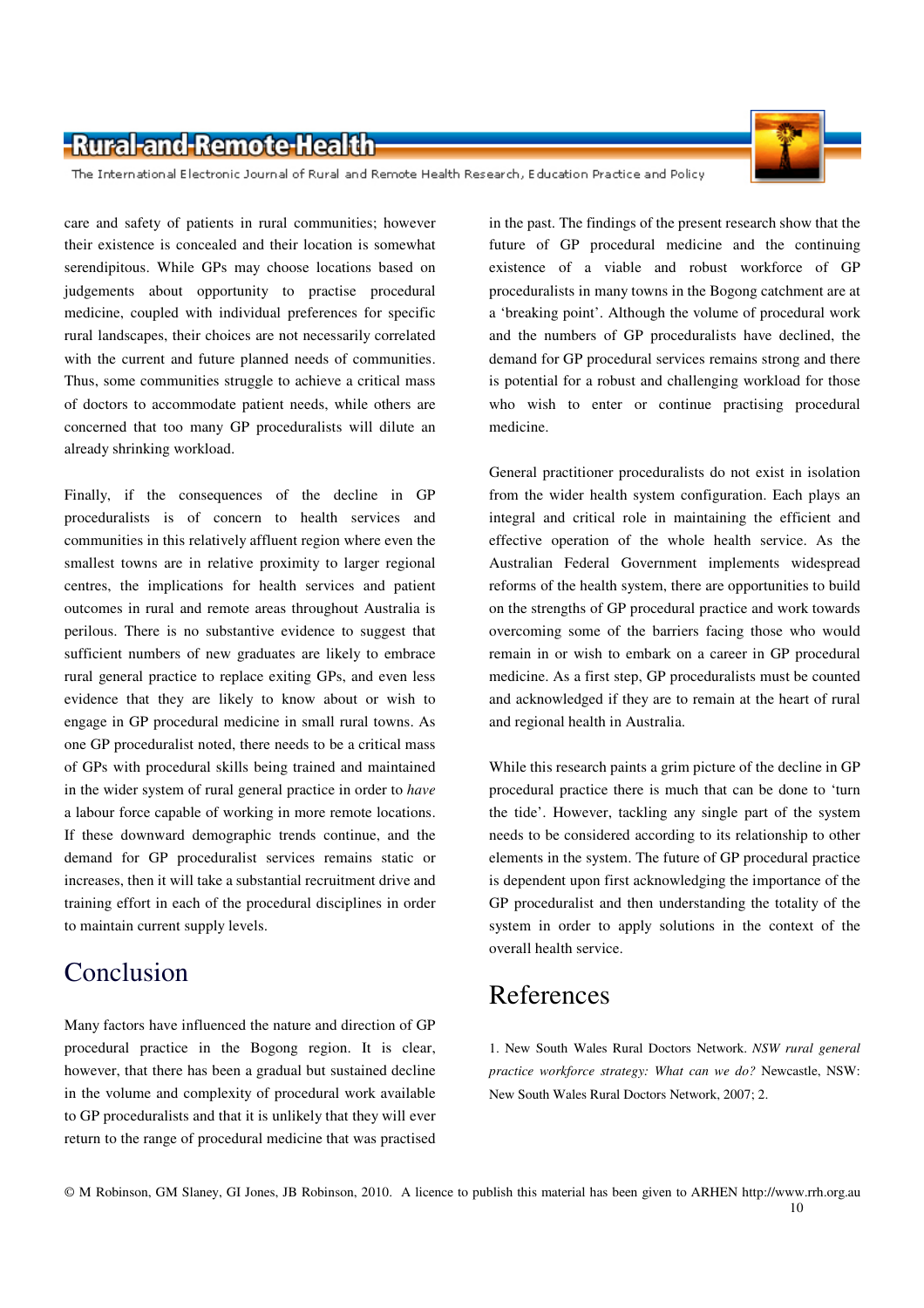The International Electronic Journal of Rural and Remote Health Research, Education Practice and Policy

2. Australian Medical Workforce Advisory Committee. *The general practice workforce in Australia: supply and requirements to 2013*. Sydney, NSW. Australian Medical Workforce Advisory Committee, 2005; 5.

3. Australian Institute of Health and Welfare. *Australia's health 2008*. Cat. no. AUS99. Canberra, ACT: AIHW, 2008; 10.

4. Capolingua R, Preetham V, Rischbeith P, Pashen D. *General practice solutions for enhancing primary health care*. Canberra, ACT: Australian Medical Association, Royal Australian College of General Practitioners, Rural Doctors Association of Australia and Australian College of Rural and Remote Medicine, 2008.

5. Rural Doctors Association of Victoria. *Victorian rural procedural GP workforce and ages statistics 04-09*. (Online) 2009. Available: http://www.rdav.com.au/documents/Proceduralists%20 Survey.pdf (Accessed 20 May 2010).

6. Wilson RE, Multispecialty surgical conditions in general practice. *Medical Journal of Australia* 2005; **182(7):** 337.

7. Victorian Government Department of Human Services. *Rural directions for a better state of health*. Melbourne, VIC: Victorian Government Department of Human Services, 2005; 13.

8. Australian Health Workforce Advisory Committee. *Health workforce planning and emergency care model of care*. Sydney, NSW: Australian Health Workforce Advisory Committee, 2006.

9. Bollen M, Saltman D, A history of general practice in Australia. In: *General Practice in Australia*. Canberra, ACT: Department of Health and Aged Care, 2000; 4.

10. Power P, Aloizos J. The operating environment of general practice. In: *General Practice in Australia*. Canberra, ACT: Department of Health and Aged Care, 2000; 157.

11. Schofield DJ, Page SL, Lyle DM, Walker TJ. Ageing of the baby boomer generation: how demographic change will impact on city and rural GP and nursing workforce. *Rural and Remote Health* **6: 604**. (Online) 2006. Available: http://www.rrh.org.au. (Accessed 16 January 2009).

12. Health Workforce Queensland and New South Wales Rural Doctors Network. *Medical practice in rural and remote Australia: Combined Rural Workforce Agencies National Minimum Data Set report as at 30th November 2009*. Brisbane, QLD: Health Workforce Queensland, 2010; 4.

13. Rural Workforce Agency, Victoria. *2007 GP Workforce Snapshot – Victoria. Divisions of General Practice*. (Online) 2007. Available: http://www.rwav.com.au/filesUpload/PUBLICATION/ FILE0000000738.pdf (Accessed 25 June 2010).

14. Australian Medical Association. *AMA urges greater suppport for international medical graduates (IMGs)*. (Online) 2010. Available: www.ama.com.au/print/5281 (Accessed 29 July 2010).

15. Loy CS, Warton RB, Dunbar JA. Workforce trends in specialist and GP obstetric practice in Victoria. *Medical Journal of Australia* 2007: **186(1):** 26-30.

16. Kilmartin MR, Newell CJ, Line MA. The balancing act: key issues in the lives of women general practitioners in Australia. *Medical Journal of Australia* 2002: **177:** 87.

17. Joyce CM, Stoelwinder JU, McNeil JJ, Piterman L. Riding the wave: current and emerging trends in graduates from Australian university medical schools. *Medical Journal of Australia* 2007: **186(6):** 309.

18. National Health Workforce Taskforce. *Health workforce in Australia and factors for current shortages*. Melbourne, VIC: National Health Workforce Taskforce, 2009.

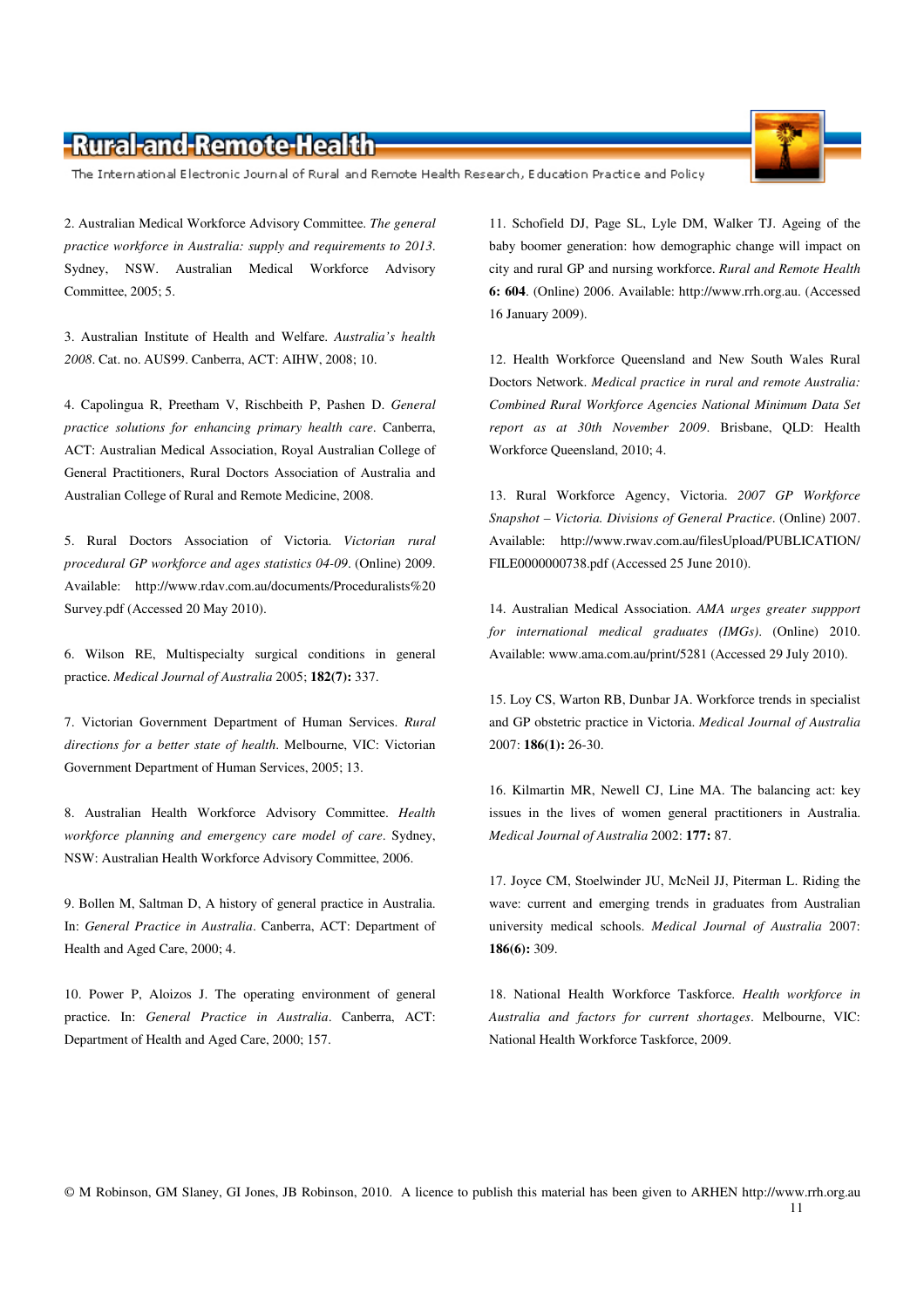The International Electronic Journal of Rural and Remote Health Research, Education Practice and Policy

19. Health Workforce Queensland and Australian Rural and Remote Workforce Agencies Group. *Doing the sums; Will there be a future health workforce for rural and remote Australia? A concise overview of past and present rural and remote general practice workforce trends*. Brisbane, QLD. Health Workforce Queensland and Australian Remote Workforce Agencies Group, 2006.

20. Australian Government. *Regional Development Network Area Consultative Committees - NSW and Victoria*. (Online) no date. Available: http://www.acc.gov.au/index.aspx (Accessed 25 January 2009).

21. The Commonwealth of Australia. *Australian Health Care Agreement between the Commonwealth and the State of Victoria 200 –2008*. (Online) no date. Available: www.health.vic.gov.au (Accessed 7 July 2008).

22. Royal Australian College of General Practitioners. *What is general practice? Definition of general practice and general practitioner*. Royal Australian College of General Practitioners. 2005. (Online) no date. Available: www.racgp.org.au (Accessed 23 July 2008).

23. Pegram R. Meeting the needs of rural and remote Australians for specialists medical care: issues and options. Edinburgh. *Journal of the Royal College of Physicians* 2005: 35: 298-308.

24. Glazebrook rM, Harrison SL, Obstacles and solutions to maintenance of advanced procedural skills for rural and remote medical practitioners in Australia. *Rural and Remote Health* **6: 502**. (Online) 2006. Available: http://www.rrh.org.au (Accessed 28 July 2010).

25. Dunbabin J. *Procedural medicine in rural and remote NSW: The general practice workforce*. Newcastle, NSW: Rural Doctors Network, 2002; 12.

26. Australian College of Rural and Remote Medicine. *Barriers to the maintenance of procedural skills in rural and remote medicine*. Brisbane, QLD: Australian College of Rural and Remote Medicine Research Project, 2002.

27. Robinson M. General practitioner Proceduralists: The hidden heart of rural and regional health in Australia. Wodonga, VIC: Bogong Regional Training Network, 2009; 33.

28. Rural Workforce Agency Victoria. *White Paper: The Viability of Rural and Regional Communities resolving Victoria's rural medical workforce crisis*. Discussion paper, v.1 March 2007; 15. (Online) 2006. Available: http://www.rwav.com.au/filesUpload/ PUBLICATION/FILE0000000916.pdf (Accessed 19 May 2010).

29. Pashen D, Murray R, Chater B, Sheedy V, White C, Eriksson L et al. *The Expanding role of the rural generalist in Australia – a systematic review*. Brisbane, QLD: Australian College of Rural and Remote Medicine, 2007; 45

30. Australian Bureau of Statistics. *41020.0 – Australian social trends*. (Online) 2003. Available: www.abs.gov.au/ausstats (Accessed 16 January 2008).

31. Britt H, Miller GC, Charles J, Pan Y, Valenti L, Henderson J et al. *General practice activity in Australia 2005–06. Bettering the evaluation and care of health (BEACH): A joint report by the University of Sydney and the Australian Institute of Health and Welfare.* General Practice series no19, AIHW cat. no GEP 19. Canberra, ACT: AIHW, 2007; xiv.

32. Australian Health Workforce Advisory Committee, Australian Medical Workforce Committee and Australian Health Workforce Officials' Committee. *Demand for health Services and the health workforce – Information paper*. Health Workforce Information Paper 3. Sydney, NSW: AHWAC, 2005.

33. Victorian Government Department of Planning and Community Development. *Census 2006 Information Sheet: Urban and regional population change*. Melbourne, Vic: Victorian Government, 2007.

34. Primary Health Care Research and Information Service. *Key Division of General Practice characteristics 2006-2007*. (Online) 2008. Available: www.phcris.org.au (Accessed 1 August 2008).